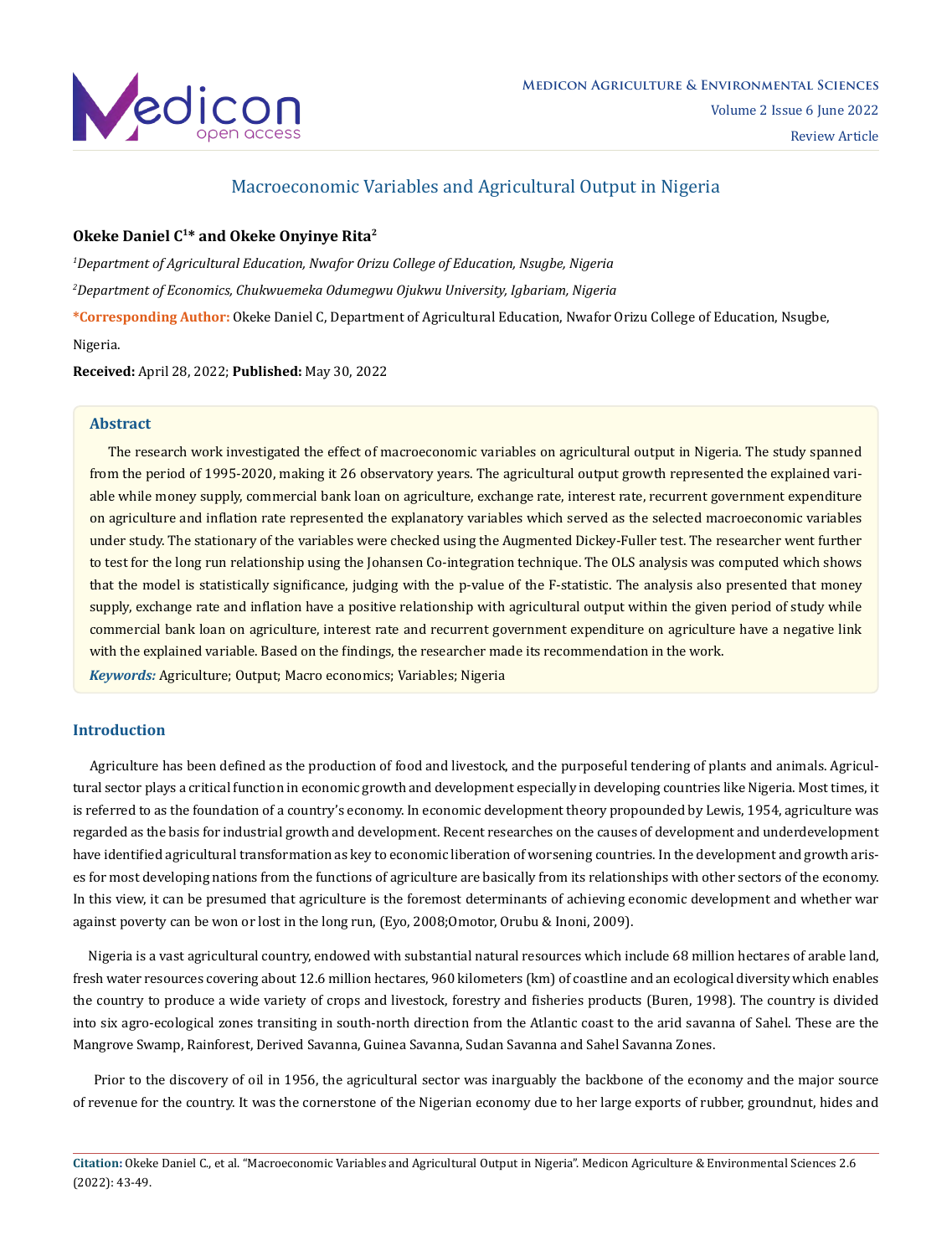skin, cocoa, coffee, palm oil and palm kernel (Sylvester 2018). In the 1960s, agriculture provided about 65% of the total output of the GDP, more than 80% of Nigerian export earnings and about 50% of government revenue (PWC, 2019). The sector contributed on the average, about 35% of the Nigerian GDP and 88% of the foreign exchange income derived from the non-oil exports. (CBN, 2010). It also provided employment for about 70% of the labor force (WDI, 2017). This has changed. The ascendancy of the oil sector in the 1970s followed by the rise in crude oil revenue in the early 1970s, hasty the government's loss of interest for agricultural sector. The 65-70% of total output accounted in the sector in 1960s, fell to about 40% in the 1970s and crashed to less than 2% in the late 1990s (PWC, 2019). Due to the overdependence on oil and the externally determined pricing and production quotas, the shocks to the macroeconomic variables foreshadow economic imbalance. This deepened the possible outlook of other sectors such as the agriculture, manufacturing and service sectors. The volatility of oil prices is a key factor affecting the behavior of macroeconomic variables which arose from the sometimes conflicting fiscal, monetary and trade policies of developing economies (Guo & Kliesen, 2005; Narayan & Narayan, 2007; Salisu & Fasanya, 2013).

 Some of the main factors undermining agricultural production include climate change, inadequate budget to agricultural sector and low productivity due to poor planting material amongst others. In addition, the decline in food production which has led to increasing food importation in Nigeria can be likened to farmer's difficulty to obtain fertilizers and uneasy access to soft loans. Consequently, food production profile in Nigeria has been at lower ebb, which has led to a rise in import of stable food per annum (Anigbogu, Agbasi & Okoli, 2015).

 Macroeconomics refers to the study of a nation's overall economic performance. The federal government tries to influence the performance of the national economy through various policies such as the monetary, fiscal and trade policies. Changing macroeconomic policies affect national income, interest rates, prices, inflation rates, exchange rates, among others, all of which influence the agricultural sector. They serve as indicants that signal the current trends in the economy. These policies in the economy, affect all sectors' functions in the country. Hence, understanding the nexus between the agricultural output and macroeconomic variables in the economy will better the path for good policies on economic growth and development in Nigeria.

 Literature has reported that in spite of Nigeria's rich agricultural resource endowment, there has been a gradual decline in agriculture's contributions to the nation's economy (Manyong et al., 2005). Less than 50% of the Nigeria's agricultural lands are under cultivation (PWC, 2019). Even then, smallholder and traditional farmers who use rudimentary production techniques, with resultant low yields, cultivate most of this land. The smallholder farmers are constrained by many problems including those of poor access to modern inputs, soft loans and credit, inadequate access to markets, poor infrastructure, land and environmental degradation, and inadequate research and extension services.

 In line to these mentioned facts, will result to the question; what are the effects of macroeconomic variables on agricultural output in Nigeria? To this end, this article is designed to ascertain the effects of macroeconomic variables on agricultural output in Nigeria over a period of 1995-2020.

#### **Literature Review**

 In accordance with the Cobb Douglas production function that provides a useful basis for analyzing productivity drivers. The Cobb-Douglas production function models the relationship between production output and production inputs (factors). Therefore, output is a function of inputs of labor (L), capital (K) and advancement in technology (T). It starts with the idea of production functions, namely, that the quality of output (Q) in any sector is a function of the amounts and quantities of factors of production (inputs). There are many other factors affecting economic performance, their model proved to be remarkably accurate (Anigbogu, Agbasi& Okoli, 2015). The function they used to model production was of the form; *P (L, K) = BL*α *K*<sup>β</sup> ; Where: P = total production (the monetary value of all goods produced in a year), L = labor input (the total number of person-hours worked in a year), K = capital input (the monetary worth of all machinery, equipment, and buildings),  $B =$  total factor productivity (efficiency coefficient), α and  $β$  are the output elasticity of labor and capital, respectively. These values are constants determined by available technology. The major purpose of the production

44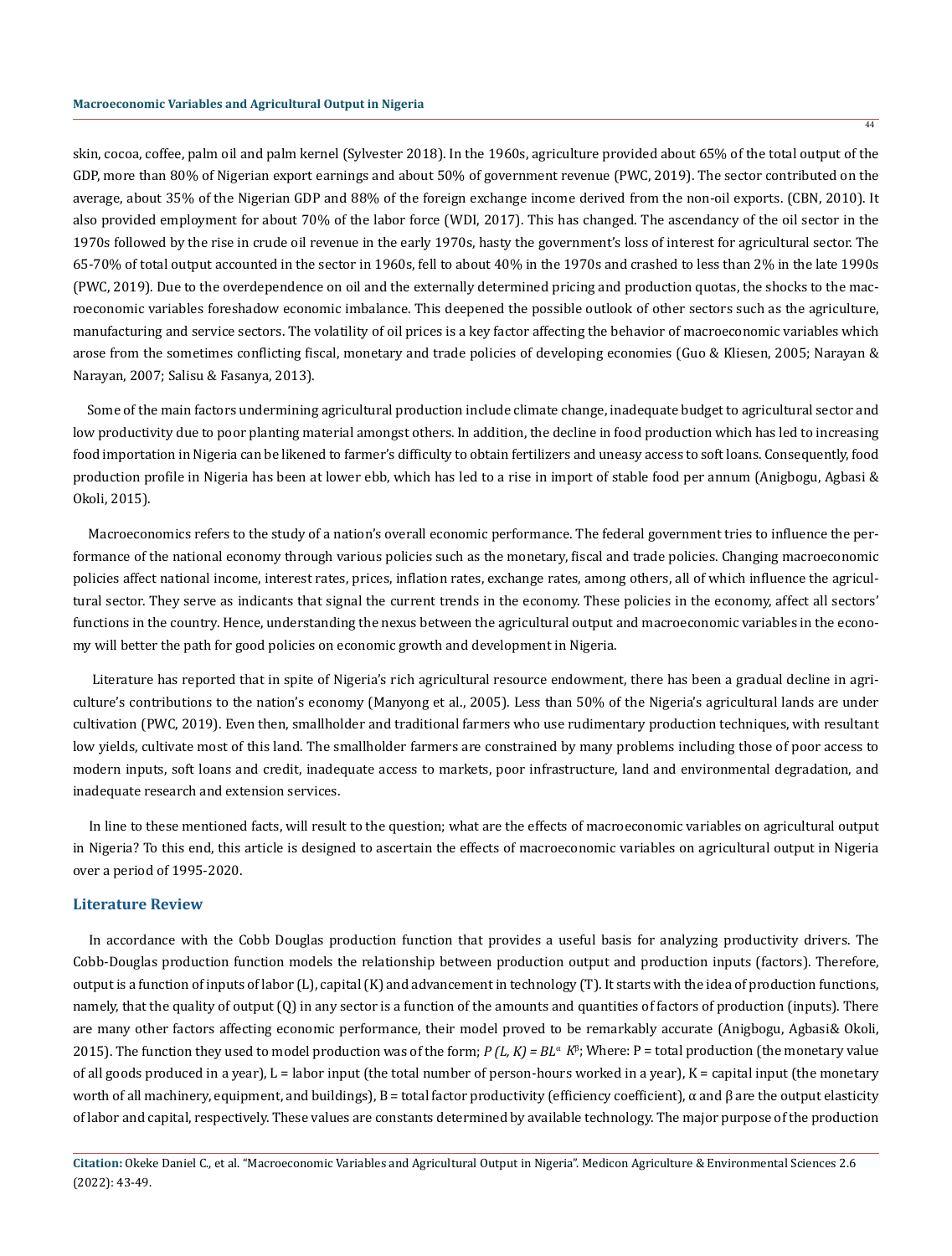45

function is to address the efficiency in the use of factor inputs in production and the resulting distribution of income to those factors, while abstracting away for the technological problems of achieving technical efficiency. In agricultural production, efficient allocation of agricultural inputs helps farmers to attain their desired objectives. It avails farmers the opportunity of enhancing their productivity and income. At the micro-economic level efficient allocation of agricultural resources (farmland, credit facilities, fertilizers, seedlings, and labor, among others) help farmers to contribute to food production, employment generation, industrial raw material and export product for foreign exchange earnings.

 Enilolobo et al. (2019) investigated the effect of macroeconomic indicators on agricultural output in Nigeria using quarterly time series data for the period 1981-2018 from various publications of the CBN statistical Bulletin and National Bureau of Statistics. The results of the study revealed that the inflation rate in Nigeria is volatile over the period of study and inflation volatility has a negative but significant impact on agricultural growth. Exchange rate and cost of funds also possess varying impacts on agricultural output. Eyo (2008) has empirically found that in Nigeria, macroeconomic policies significantly can reduce inflation, increase foreign private investment in agriculture, introduce favorable exchange rates and make agricultural credit have a significant effect on agriculture output growth. Nwanji, et al. (2019) studied the effects of foreign trade on agricultural output in Nigeria using time series data ranging from 1981-2018. The study showed that foreign trade in fact exerts negatively on agricultural output in Nigeria. Oyetade, Sheri and Azam (2016) examined the impact of macroeconomic variables influencing agriculture in Nigeria from 1981-2013. The study utilized multivariate co-integration approach for investigating their relationship. They found that a long run relationship between the agricultural output and the explanatory variables (commercial bank loan on agriculture, interest rate, inflation rate, exchange rate, food import value, unemployment rate). The study concluded that commercial bank loan, interest rate, food import value are significant variables that affect agricultural output in Nigeria, whereas, exchange rate, inflation rate and unemployment rate are insignificant. The study recommended that adequate financing of agriculture will improve the sector. Iganiga and Unemhilin, (2017) found government capital expenditure to be positively related to agricultural output while total credit to agriculture and population growth rate were negative. Gil et al. (2009) specified that any changes in the monetary policy and the exchange rate have an effect on the agricultural sector but not in the opposite direction. This study also found that agricultural output and exports response to the changes of monetary policy, precisely in the money supply. Olarinde and Abdullahi (2014) investigated the impact of macroeconomic policies on agricultural output specifically on crop production in Nigeria looking specifically at the implications on food security. The paper adopted the time series data stretching over the period of 1978-2011. The findings of the research showed that in the long run, agricultural output is responsive to changes in government spending, agricultural credit, inflation rate, interest and exchange rates. While results of the variance decomposition indicate that, a significant variation in Nigeria's agricultural food output is due to changes in exchange rate and government expenditure movements.

#### **Methodology**

#### *Data Sources*

 The research study uses time series data from secondary sources for the period of 26 years, 1995-2020, sourced from Central Bank of Nigeria Statistical Bulletin and World Development Indicators (WDI). The data was processed and analyzed by applying econometrics tools & techniques using E-View 9.0 statistical package. This annual data was analyzed through the unit root test for stationary test, a co-integration test for long run relationship test and the regression analysis using Ordinary Least Squares (OLS).

The Cobb-Douglas production function serves as a platform on which the empirical model used is formulated. This is given below:

$$
AOG_t = \beta_0 + \beta_1 MS_t + \beta_2 CBLA_t + \beta_3 EXR_t + \beta_4 INT_t + \beta_5 RGEA_t + \beta_6 INF_t + \varepsilon_t \dots (1)
$$

 Where; AOG is Agricultural Output Growth; MS is Money Supply; CBLA is Commercial Bank Loan on Agriculture; EXR is Exchange Rate; INT is Interest Rate; RGEA is Recurrent Government Expenditure on Agriculture; INF is Inflation Rate; ε is the Error Term; L is Log. Two variables which are in high values were logged (AOG & MS). The equation becomes;

**Citation:** Okeke Daniel C., et al. "Macroeconomic Variables and Agricultural Output in Nigeria". Medicon Agriculture & Environmental Sciences 2.6 (2022): 43-49.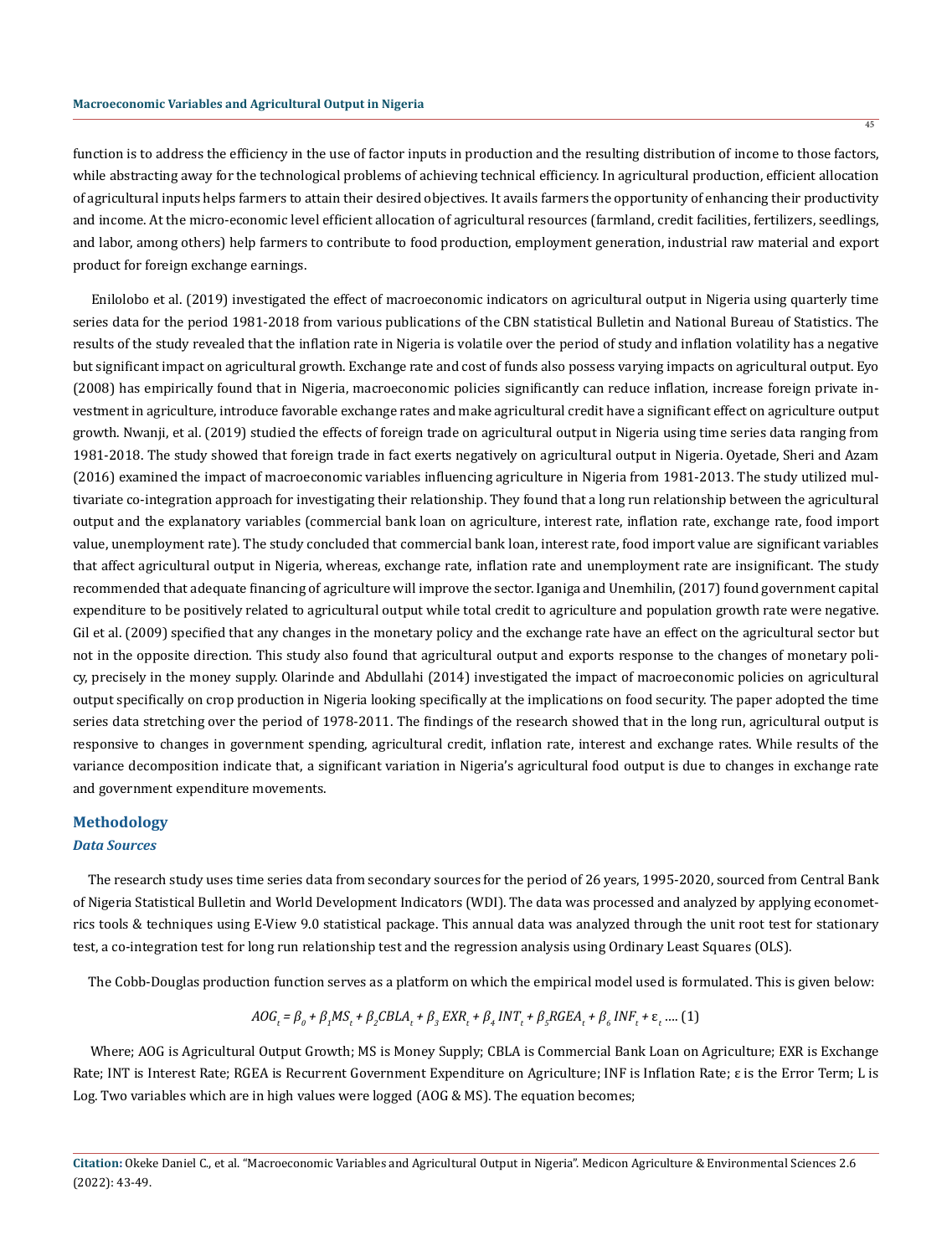$$
LAOG_t = \beta_0 + \beta_1 LMS_t + \beta_2 CBLA_t + \beta_3 EXR_t + \beta_4 INT_t + \beta_5 RGEA_t + \beta_6 INF_t + \varepsilon_t \dots (2)
$$

46

 The principles of economic theory examine the apriori expectation and make reference to the sign and size of the parameters of economic relationship. It is expected that;

$$
\beta_1 > 0; \beta_2 > 0; \beta_3 < 0; \beta_4 < 0; \beta_5 > 0; \beta_6 < 0.
$$

Where β>0 denotes a positive relationship between AOG and the coefficients of the explanatory variables, β<0 denotes the negative relationship, while β*<>0* implies that the coefficient could be a positive or negative one.

## **Results and Discussion** *Unit Root Test*

 The results presented in Table 1 below shows the stationary (unit root) test conducted for all the variables. The properties of each macroeconomic variable were analyzed first in order to determine the stationary of the selected variables. Augmented Dickey Fuller (ADF) was used to ensure that the data is stationary, before proceeding to the co-integration form.

| <b>Variable</b> | <b>ADF Statistic</b> | <b>Level of Signif-</b><br>icance | Lagged differ-<br>ence | <b>Critical</b><br><b>Values</b> | <b>Order of Integra-</b><br>tion | <b>Probability</b><br>value |
|-----------------|----------------------|-----------------------------------|------------------------|----------------------------------|----------------------------------|-----------------------------|
| LAOG            | $-4.612885$          | 5%                                | 2                      | $-2.991878$                      | I(1)                             | 0.0013                      |
| <b>LMS</b>      | $-3.168443$          | 5%                                | 2                      | $-2.991878$                      | I(1)                             | 0.0347                      |
| <b>CBLA</b>     | $-10.82323$          | 5%                                | 2                      | $-2.943427$                      | I(2)                             | 0.0000                      |
| EXR             | $-4.277755$          | 5%                                | 2                      | $-2.941145$                      | I(1)                             | 0.0017                      |
| <b>INT</b>      | $-6.857084$          | 5%                                | 2                      | $-2.941145$                      | I(1)                             | 0.0000                      |
| RGEA            | $-6.994961$          | 5%                                | 2                      | $-2.943427$                      | I(1)                             | 0.0000                      |
| <b>INF</b>      | -13.78712            | 5%                                | $\overline{2}$         | -2.938987                        | I(0)                             | 0.0000                      |

*Source:* Author's Computation using E-view 9.0

*Table 1:* The ADF Unit Root Test Result.

 The result indicates stationary of all variables in different orders; AOG, MS, INT, EXR& RGEA were stationary at first differencing; CBLA was stationary at second differencing, whereas, INF was stationary at level.

#### *Co-integration Test*

 Having ascertained the stationary of all variables, the co-integration test was computed to check for the long run relationship existing among variables. The Johansen Co-integration was applied to attain this.

| <b>Hypothesized No. of CE(s)</b> | Eigen value | <b>Trace Statistic</b> | 0.05 Critical Value | $Prob.**$ |
|----------------------------------|-------------|------------------------|---------------------|-----------|
| None <sup>*</sup>                | 0.983682    | 254.9888               | 125.6154            | 0.0000    |
| At most $1*$                     | 0.935848    | 156.2167               | 95.75366            | 0.0000    |
| At most $2 *$                    | 0.748030    | 90.30071               | 69.81889            | 0.0005    |
| At most $3*$                     | 0.655439    | 57.21802               | 47.85613            | 0.0052    |
| At most $4*$                     | 0.515920    | 31.64639               | 29.79707            | 0.0303    |
| At most 5                        | 0.318278    | 14.23427               | 15.49471            | 0.0767    |
| At most $6*$                     | 0.189384    | 5.039058               | 3.841466            | 0.0248    |

*Source:* Author's Computation using E-view 9.0

*Table 2:* The Unrestricted Co-integration Rank Test (Trace) Result.

**Citation:** Okeke Daniel C., et al. "Macroeconomic Variables and Agricultural Output in Nigeria". Medicon Agriculture & Environmental Sciences 2.6 (2022): 43-49.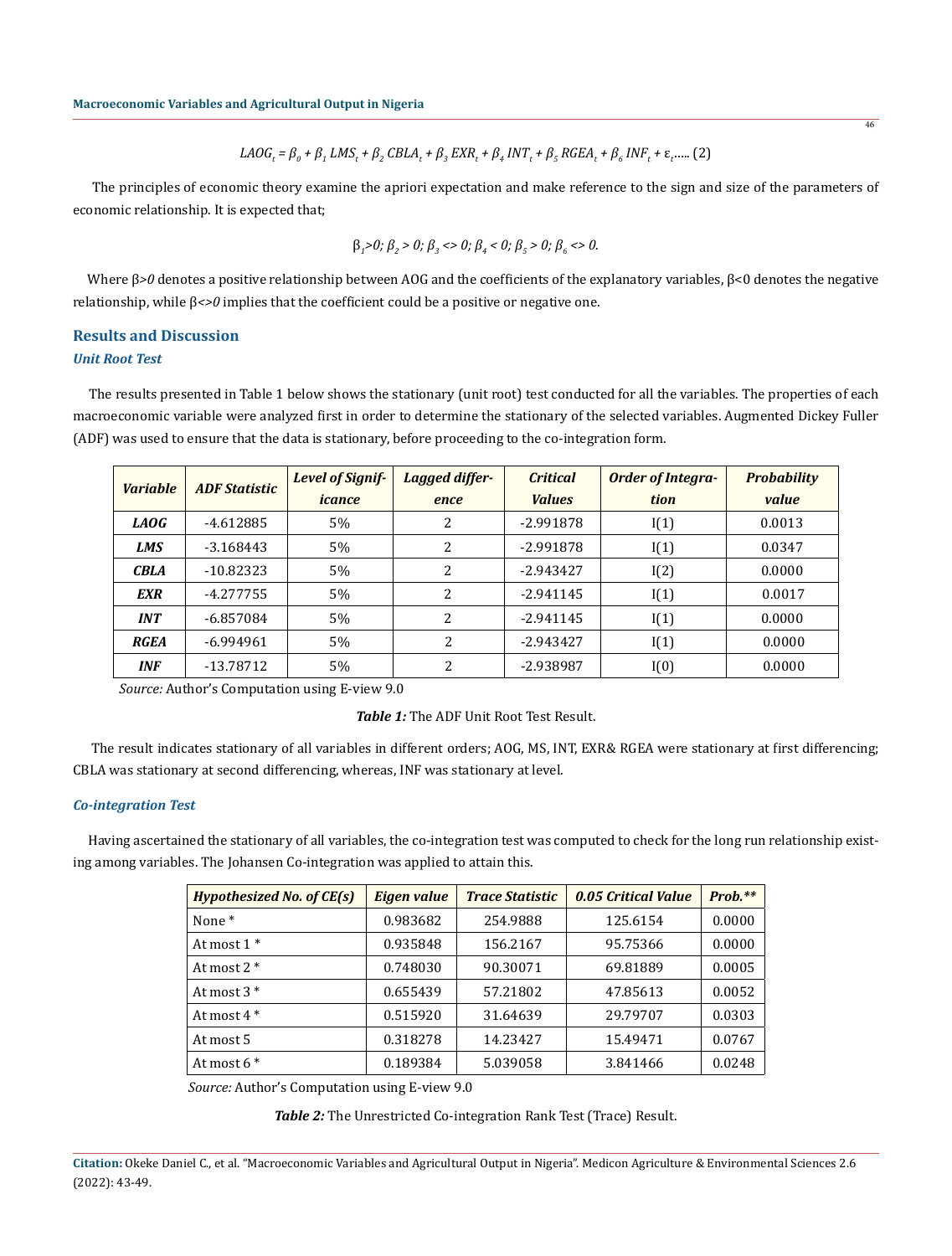The test result in Table 2 indicates six co-integrating equations at the 0.05 level of significance. The \* denote rejection of the hypothesis at the 0.05 level of significance. Hence, we conclude that there exists a long run relationship among the examined variables.

#### *Estimate of Equation*

 The estimate of the equation for achieving the objective is computed and presented using Ordinary Least Squares (OLS) in Table 3 below:

| <b>Variable</b>    | <b>Coefficient</b> | <b>Std. Error</b>     | t-Statistic | Prob.       |
|--------------------|--------------------|-----------------------|-------------|-------------|
| C                  | 6.638363           | 0.295745              | 22.44626    | 0.0000      |
| LMS                | 0.330969           | 0.024130              | 13.71578    | 0.0000      |
| CBLA               | $-0.000270$        | 0.000120              | $-2.255907$ | 0.0361      |
| EXR                | 0.001909           | 0.000814              | 2.345628    | 0.0300      |
| <b>INT</b>         | $-0.018485$        | 0.010299              | $-1.794778$ | 0.0886      |
| RGEA               | $-0.001993$        | 0.001282              | $-1.554736$ | 0.1365      |
| <b>INF</b>         | 0.002086           | 0.001371              | 1.521297    | 0.1447      |
| R-squared          | 0.981784           | Mean dependent var    |             | 9.182380    |
| Adjusted R-squared | 0.976032           | S.D. dependent var    |             | 0.534393    |
| S.E. of regression | 0.082733           | Akaike info criterion |             | $-1.921591$ |
| Sum squared resid  | 0.130050           | Schwarz criterion     |             | -1.582873   |
| Log likelihood     | 31.98069           | Hannan-Quinn criter.  |             | $-1.824053$ |
| F-statistic        | 170.6740           | Durbin-Watson stat    |             | 1.661708    |
| Prob(F-statistic)  | 0.000000           |                       |             |             |

$$
LAOG_t = \beta_0 + \beta_1 LMS_t + \beta_2 CBLA_t + \beta_3 EXR_t + \beta_4 INT_t + \beta_5 RGEA_t + \beta_6 INF_t + \varepsilon_t \dots (2)
$$

*Source:* Author's Computation using E-view 9.0. Dependent Variable: LAOG Method: Least Squares Date: 04/03/22 Time: 11:32 Sample: 1995 2020 Included observations: 26

*Table 3:* Regression Results.

 The result of Table 3 shows the OLS analysis. From the table, LMS has a positive and significant impact on AOG, based on the coefficient of 0.33 and p-value of 0.0000, which is less than the 0.05 level of significance. The positive coefficient conforms to the apriori expectation between LMS & AOG. A unit increase in LMS will bring about 0.33 unit increase in AOG, holding other variables constant. This implies that those monies meant for agricultural sector, duly utilized, increases its output.

 Contrary to our apriori expectation, CBLA has an inverse relationship with AOG. A unit change in CBLA brought about an inverse change in AOG indicating a possible wrong utilization of loans by farmers who borrow them. Its P-value of 0.0361 shows its statistical significance in affecting AOG.

 EXR has a positive and significant impact on AOG, based on the coefficient of 0.001909 and p-value of 0.0300, which is less than the 0.05 level of significance. The positive coefficient conforms to the apriori expectation between EXR & AOG. A rise in EXR (devaluation in currency) will bring about an increase in demand of agricultural products by 0.001909 units, holding other variables constant, which may imply that a fall in the currency value of the country makes export of agricultural goods cheaper, which attracts more for-

**Citation:** Okeke Daniel C., et al. "Macroeconomic Variables and Agricultural Output in Nigeria". Medicon Agriculture & Environmental Sciences 2.6 (2022): 43-49.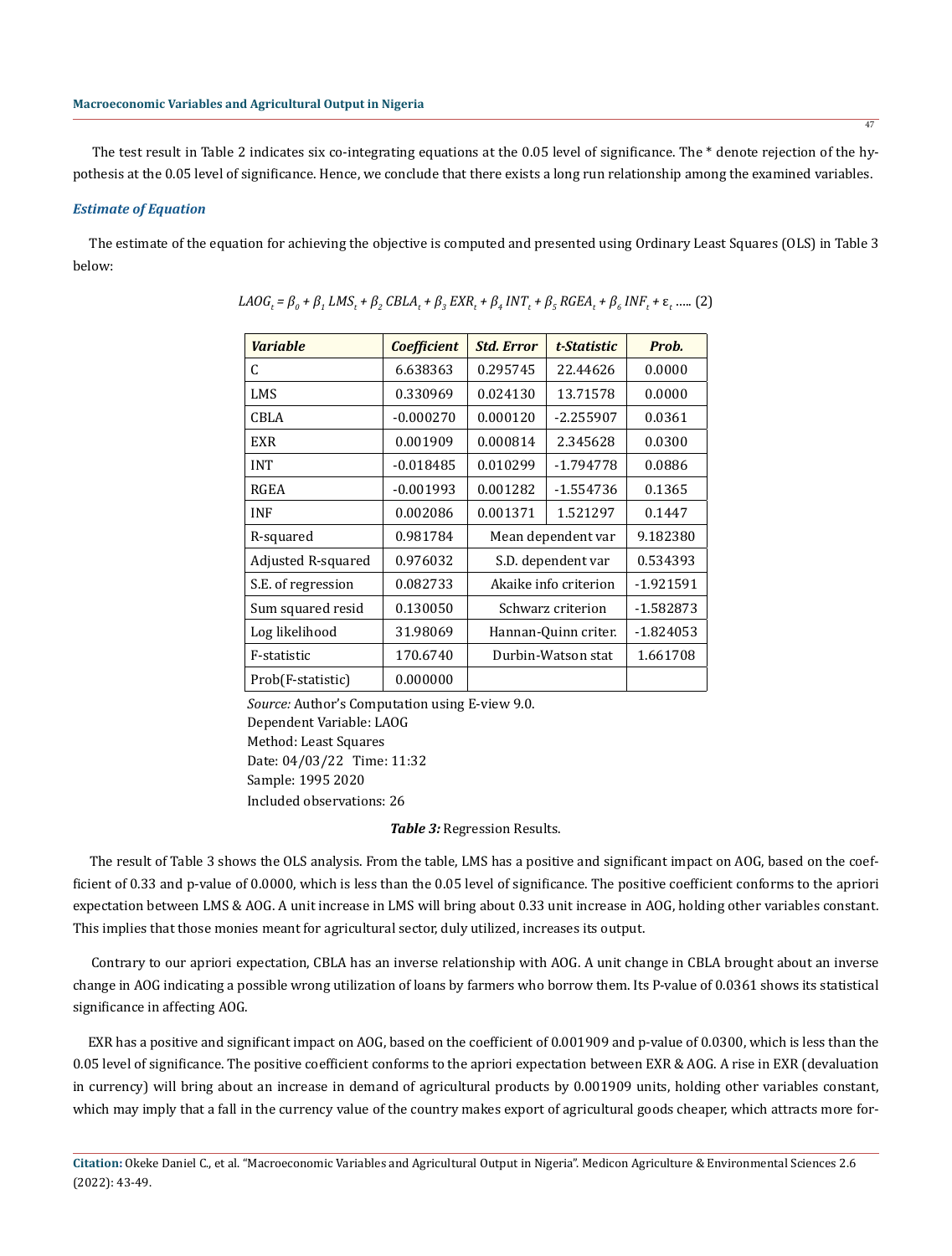eign buyers, which encourages the farmers to produce more.

 INT has a negative and insignificant impact on AOG. Based on the coefficient of -0.018485 and p-value of 0.0886, which is greater than the 0.05 level of significance. The negative coefficient conforms to the apriori expectation between INT& AOG. A unit increase in INT will bring about -0.018485unit decrease in AOG, holding other variables constant. It shows that as interest rate rises, farmers do minimize their request for loans; this reduces investment in the sector and a decrease in output.

 Also, in an opposing direction with our apriori expectation, RGEA has an inverse relationship and insignificant effect towards AOG with its coefficient as -0.001993 and its p-value as 0.1365, which is greater than the 0.05 significance level. We may have to conclude that expenditure of government on agriculture has no significant impact in the sector. This may be that the high rate of corruption in the system makes them not to duly utilize that expenditure on agriculture, they pen down in papers for the sake of publicity. Small scale farmers, who take part more in agricultural activities, rarely benefit from government incentives, schemes and programs on agriculture.

 INF, as expected, conforms to the apriori expectation of a positive link with AOG, having its coefficient as 0.002086but has statistical insignificant effect towards AOG as its p-value, 0.1447 is greater than the 0.05 level of significance. This shows that a unit increase in INF will bring about 0.002086 unit increase in AOG, having other variables constant.

 From the table, the R2 of 0.981784 shows that a percentage change in the independent variables will bring about 98% increases in AOG while the remaining 2% is due to other stochastic variables. The F-Statistic which shows the whole significance of the model has its p-value as 0.000000 which is less than the 5% significance level implies that our model is statistically significant. The Durbin-Watson statistic identifies that there is absence of autocorrelation in the model having its value as1.661708, which is approximately equal to 2.

#### **Conclusion and Recommendations**

 The study examined the impact of macroeconomic variables on the agricultural output in the given period of study; 1995-2020. Based the variables under study, money supply, exchange rate and inflation rate identifies a positive impact on the output of agriculture, while commercial bank loan on agriculture, interest rate and government expenditure on agriculture has an inverse effect on the output.

 From the findings of the study, it is recommended that; massive funding of the agricultural sector is very necessary, the allocated expenditure of the government for the sector should be brought up to date and be monitored in order to ensure adequate utilization of the funds for the benefit of the sector. A favorable interest rate should be placed for farmers to easily access the loans of the financial institutions, which will ensure increase the productivity of the sector. A sound monetary, trade and fiscal policies should be formulated and implemented to attain a sustainable growth in the sector which will also positively affect the Gross Domestic Product (GDP) of the country. Also, the arable lands should be made easily accessible for farmers. The federal government should formulate a means to offer soft loans to rural farmers who may not be able to afford the cost of taking loans from the financial institutions. As much emphasis is given to the oil sector by the federal government, such should also be accredited more to the agricultural sector, diversification should set in, and the production capacity should be widen and also boost exportation from the sector.

#### **References**

- 1. Anigbogu TU, Agbasi OE and Okoli IM. "Socio-economic factors influencing agricultural production among co-operative farmers in Anambra state, Nigeria". International Journal of Academic Research in Economics and Management Sciences 4.3 (2015): 43- 58.
- 2. Buren R. Africa south of the Sahara, 27th (Ed.), Europa Publication Ltd., New York (1998).
- 3. CBN. Statistical Bulletin of Central Bank of Nigeria (2010).

**Citation:** Okeke Daniel C., et al. "Macroeconomic Variables and Agricultural Output in Nigeria". Medicon Agriculture & Environmental Sciences 2.6 (2022): 43-49.

48